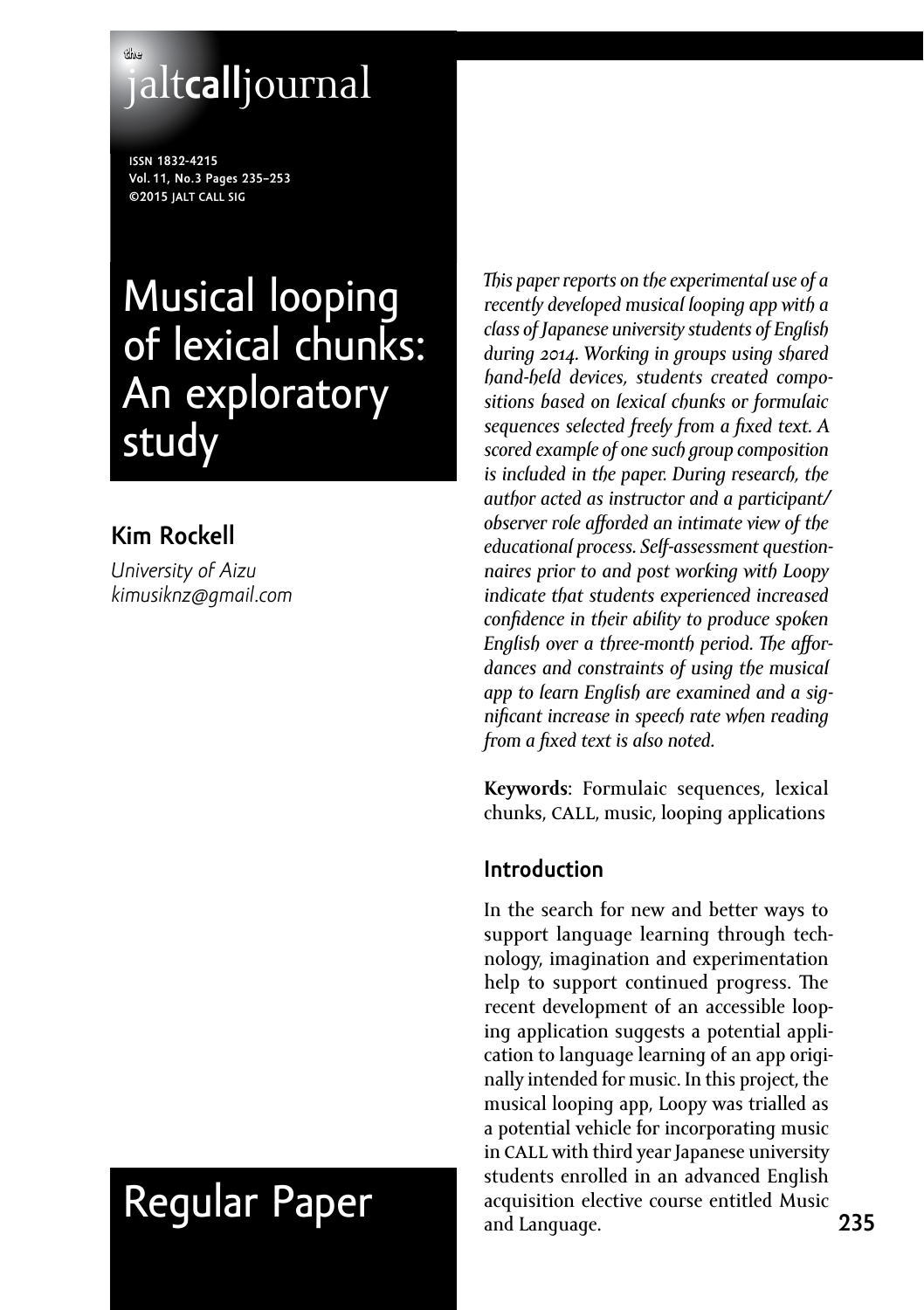While scientists continue to probe the music/language nexus (Arbib, 2013), a substantial amount of evidence exists supporting the use of music as a valuable tool for second language acquisition (Ajibade & Ndububa, 2008; Butto, Holsworth, Morikawa, Wakabayashi, & Edelmen, 2014; Engh, 2013; Guglielmino, 1986; Hashim & Abd Rahman, 2010; Hidayat, 2013; Karsenti, 1996; Kristin Lems, 1996; Kristen Lems, 2001; Mashayekh & Hashemi, 2011; Medina, 1990; Mora, 2000; Rockell & Ocampo, 2014; Salcedo, 2010; Setia et al., 2012; Stansell). However, very few studies have examined music in a call context. Relevant work to date includes Pinkard's examination of the use of childhood songs in computer-based learning environments (Pinkard, 2001), Lems' on music-related topics in computer assignments (Kristin Lems, 2005), work in computational linguistics examining learning word meanings and descriptive parameter spaces from music (Whitman, Roy, & Vercoe, 2003) and a study of the influence of song repetition, likeability and understandability on efl learner outcomes (Beasley & Chuang, 2008). Aside from these examples, little research has been conducted. Nevertheless, Computer Assisted Language Learning incorporating Music (callim) is an interesting new area awaiting exploration, to which this paper makes a small contribution.

In a recent related study, the author determined that when working with texts musically, careful treatment, such as extracting formulaic language or lexical chunks from the main body of song text, for reapplication to looped musical drills, is most beneficial. The ideas of American composer Steve Reich, who believed that technology such as the computer and sampler are already part of contemporary American folk music (Reich & Hillier, 2002, p. 159) also provided inspiration for this project. Reich's work had been stimulated by Janáček's interest in speech melody (Reich & Hillier, 2002, p. 6) and he used spoken language in musical works such as "The Cave" (1993), where "it was speaking English that dominated the rhythm and cadence of the speakers" (Reich & Hillier, 2002, p. 194). Reich believed that the "melody and meaning" of real speech sounds could be intensified through repetition and rhythm, and this process facilitated by tape looping (Reich & Hillier, 2002, p. 20).

Repetition, a feature that is fundamental to looping, is often associated with building memory, muscular conditioning, skill development, reflecting neural system's ability "to change in response to experience" (León-Carrión et al., 2010, p. 502). In the case of formulaic sequences, where chunks of language are thought to be stored in the memory as readily assessable units, repetitive training can enhance speakers' physiological capability to render these units of speech. The demonstrated effectiveness of working with formulaic sequences to help increase fluency also "has implications for English language programs in Japan and other efl contexts"(Wood, 2007, p. 209). Repetition need not be tedious. By practicing with music, which by its very nature includes an element of repetition (Nettl, 1983, p. 45), the training process can be aestheticized and enlivened.**<sup>1</sup>**

#### **Looping lexical chunks**

The various word sequences such as idioms, collocations and sentence frames, which tend to be processed as single units, have been referred to as "formulaic language", "gambits" and "chunks" along with 51 other terms referring to generally similar phenomena (Hong, Yun, & Yuan, 2013; Lindstromberg & Boers, 2008; Wray, 2000). A "formulaic sequence" is defined as: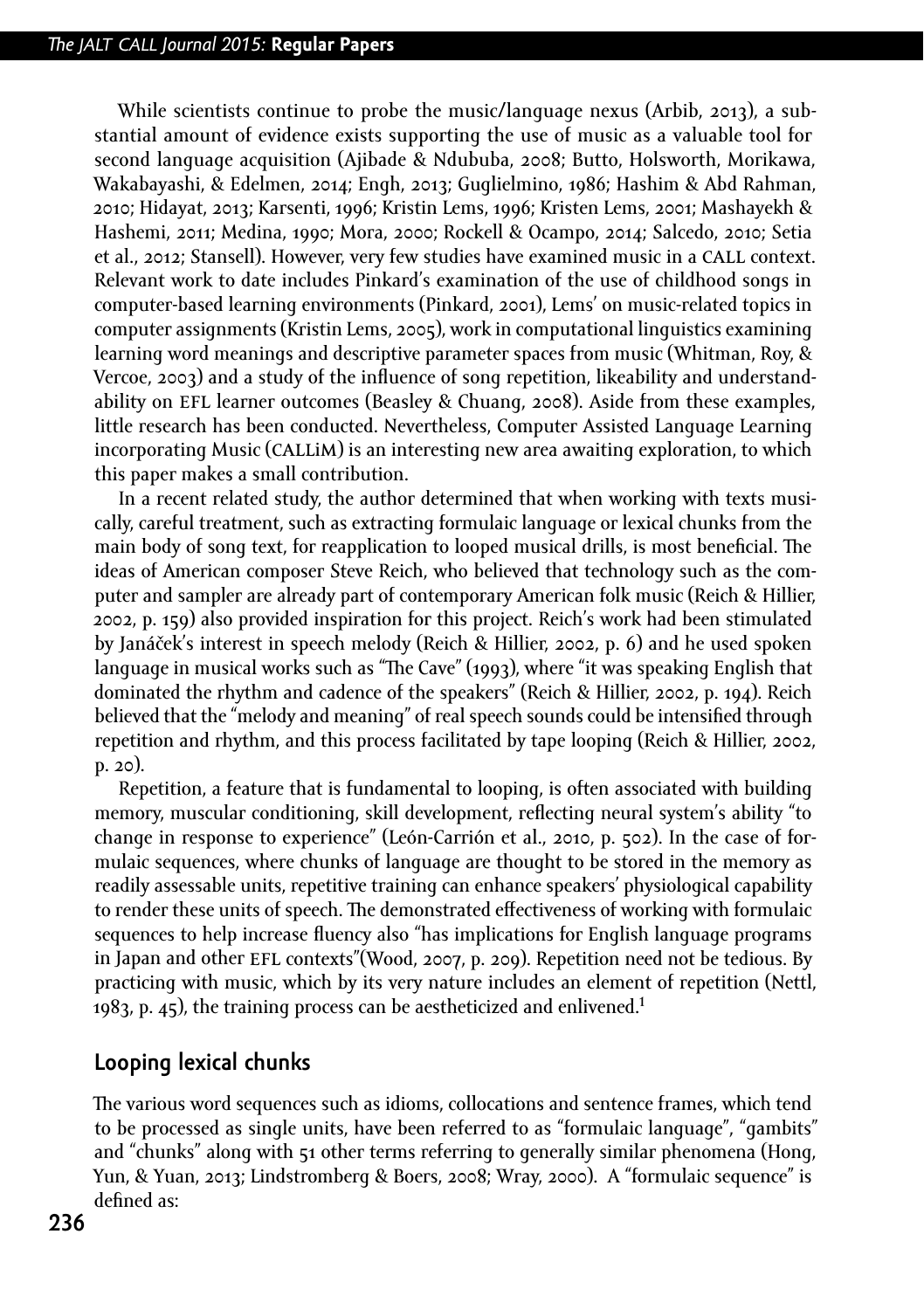A sequence, continuous or discontinuous, of words or other meaning elements, which is, or appears to be, prefabricated: that is, stored and retrieved whole from memory at the time of use, rather than being subject to generation or analysis by the language of grammar (Wray, 2000, p. 465).

In the current paper, the terms "formulaic sequences" and "lexical chunks" are used interchangeably and can be understood to refer to the same phenomenon. Such sequences of words, which are retrieved as single lexical units (Pawley & Syder, 1983; Read & Nation, 2004; Schmitt, 2000; Weinert, 1995) have been recognized to promote greater fluency in speech production (Boers, Eyckmans, Kappel, Stengers, & Demecheleer, 2006; Jia-ying, 2006; Jie, 2001; Wan-hui, 2008). Concurrent with the discovery of Loopy, recognition of the continued importance of chunking also provided a strong motivation for the current work, which involves looping lexical chunks (LLC).

#### **Method**

As an exploratory pilot research project, this study seeks initially to examine ways in which the looping app, Loopy can be used effectively to help students improve their confidence and productive expertise in spoken English. While the benefits of enhanced confidence in promoting ongoing learning have been recognized (Tanaka & Ellis, 2003, p. 79), in the Japanese context, the kind of "extensive and routine exposure" to English that can really help students gain confidence and fluency in English is frequently lacking (Kubo, 2009, p. 36).

Group work, however, has been found to successfully promote confidence (Osboe, Fujimura, & Hirschel, 2007, p. 6). By helping students to develop social bonds through team building in group work, teachers can lower students' anxiety levels and help them reach towards greater levels of "self-perceived communicative competence", which in turn effects their overall l2 performance (Fushino, 2010, p. 718). In a study that bears some resemble to the current exploration of Loopy, Kubo's work on Pair taping was found to be effective, with open-ended questionnaire responses most frequently relating to "students' reported increase in ability to speak English for extended periods while enjoying a heightened sense of confidence"(Kubo, 2009, p. 63). Because confidence is a subjective, attitudinal experience it may be difficult to measure.

Displays of behaviour commonly associated with the idea of confidence may be misleading and only a way of masking a sense of a lack of confidence. Similarly, by adopting external physical behaviours associated with an emotional state it may be possible to engender the particular emotional state. Nevertheless, in this study stated self-perceptions of individual feelings about confidence in using English were recorded as part of a self-assessment questionnaire, administered during class time prior to and after working with the looping application. Students' experience as users of Loopy and engagement with the fixed text provided for use during the project were also probed. 40 minutes were given to complete the questionnaire, which combined sliding scale, multiple choice, yes/no and open-ended questions. Of the eight areas listed below, the first six (*a*–*f*) were examined in both pre and post-test, while a further two (*g*, *h*) were added in the post-test:

- a. Perceived level of difficulty talking about sending an e-mail in English
- b. Stated level of confidence in speaking English in general
- c. Degree of interest in the topic "Sending an e-mail"
- d. Feelings and general ideas and attitudes about the looping app, Loopy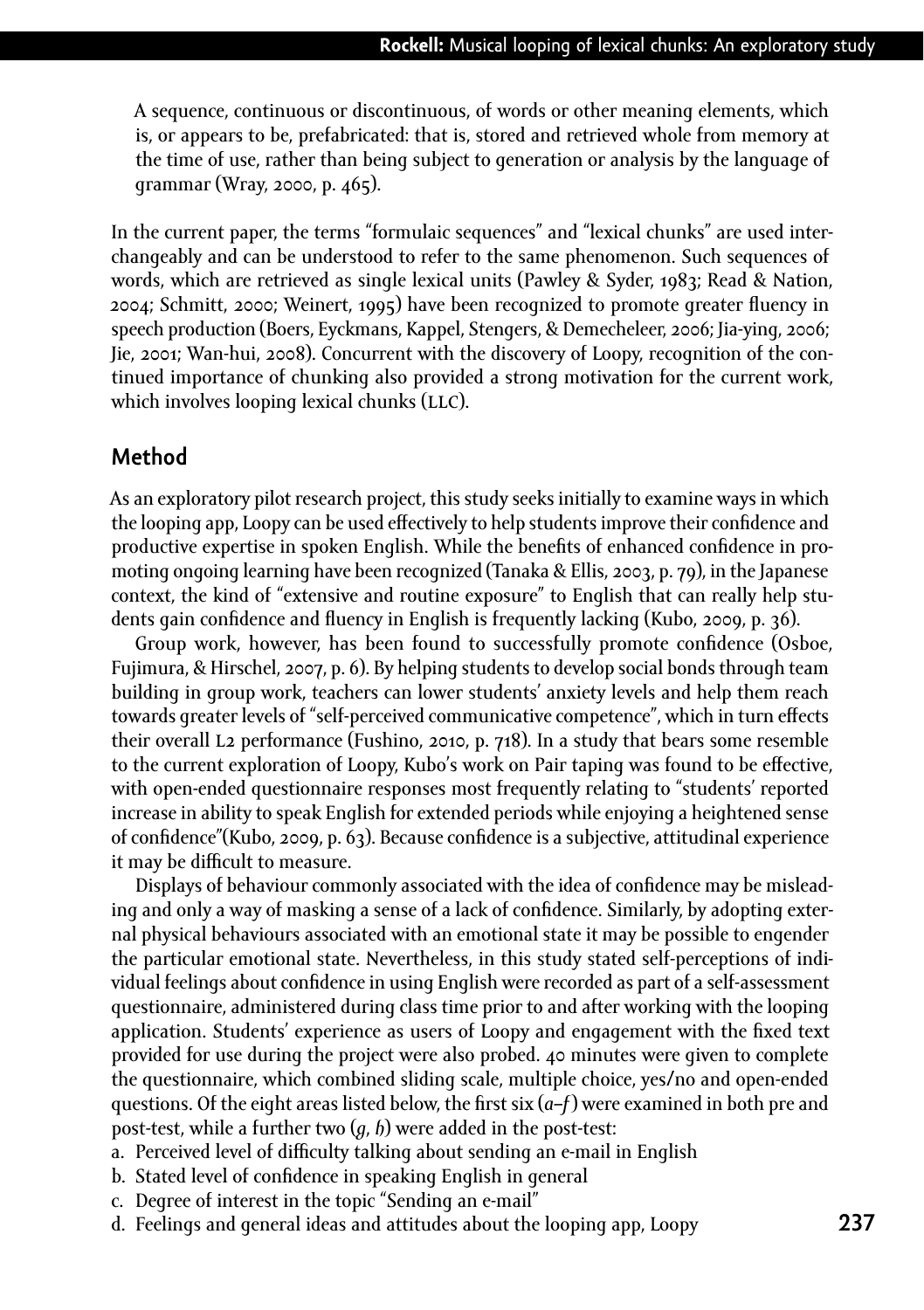- e. Areas of the fixed text at a word and sentence level that students considered most difficult
- f. Perception of the relative difficulty of speaking freely vs. reading from a fixed text
- g. Perception of whether or not one had improved during the semester
- h. Opinion as to whether any perceived improvement may be specifically due to working with Loopy

Areas *a–d* corresponded to four questions, which required students choose from one of eight options on a sliding scale ranging from positive extremes such as "very confident" to negative ones such "very un-confident". Feelings and general attitudes about Loopy were also probed further in an open-ended question.

Area e was in examined in two questions, which provided a copy of the fixed working text (see the following section) and asked students to identify areas of perceived difficulty. Area f, the perception of the relative difficulty of speaking freely vs. reading (see Figure 2), was examined using a multiple-choice question, while areas g and h were presented as yes/no questions.

The project endeavored to discover how this group of Japanese students felt about and responded to this kind of language learning activity and what kind of group compositions they would co-create. The question arises as to whether group composition projects are an effective way to use the Loopy app. One may also ask what the ramifications are of using a fixed text as a basis for such creative language projects. The study also seeks to discover if it is possible to demonstrate increased productive ability as a result of using Loopy, and if so, whether or not it is possible to pinpoint the main source of this improvement? While not the primary focus of this paper, an objective measure of change in productive ability, specifically the reading of a fixed text and free speech about this text topic was also sought. In the field of second language acquisition, such fluency is often measured in terms of speech rate (De Jong & Wempe, 2009; O'brien, Segalowitz, Freed, & Collentine, 2007; Riggenbach, 1991; Tanaka & Ellis, 2003).

Speakers were recorded reading individually from the fixed text about "Sending an e-mail" and freely describing the process of sending e-mail both before and after engaging in musical activity with Loopy. The data collected was analysed using Praat. As well as speech rate, pitch range was also examined. During the study, the researcher acted in the role of instructor and diary methods, linked to the participant/observer role in ethnomusicological studies assisted in documenting the study (Rockell, 2013, pp. 10-11).

#### **Preparation of a fixed working text**

While LLC could potentially be applied to an endless variety of texts and linguistic foci, in this initial study, a fixed text was chosen. This helped to reduce the complexity of the overall task design (which also involved practical music-making and learning to use a new app) and helped to facilitate pre and post tests in which students rendered the same language. It also made it possible to observe the different ways students treated the same text in their group compositions, since students were free to choose which vocabulary items or lexical chunks they would use during the creative group composition phase.

**238** involved in sending e-mail. Accordingly, such language seemed an appropriate and relevant Regular, face-to face communication with students at the University of Aizu frequently required the use of practical language relating to computers and their use, such as the steps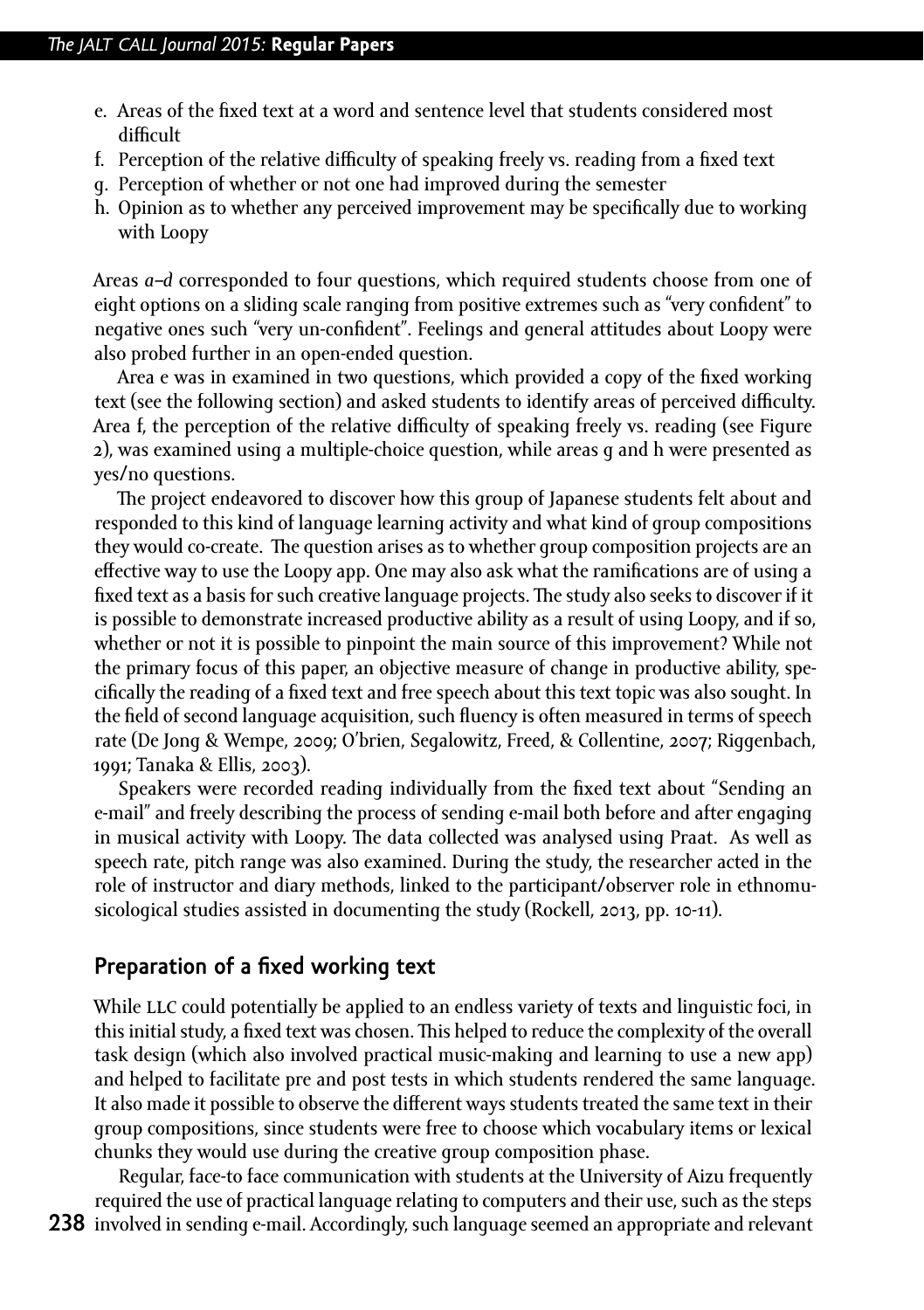source of formulaic sequences for a fixed text. The fixed text (in the form of a reading script) was formed by assembling the following sequence of thirteen lexical chunks to create a working set of instructions that describe the process of sending e-mail.

- 1. Log on to my computer
- 2. Open my browser
- 3. Go to my Gmail account (Hotmail)
- 4. Log in to Gmail (Hotmail)
- 5. Click on ''new e-mail"
- 6. Click on the "To" field
- 7. Type a recipient's e-mail address
- 8. Click on the "subject" field
- 9. Type the e-mail subject
- 10. Click in the large field
- 11. Type up my e-mail message
- 12. Click on send
- 13. Close the window

These chunks were drawn from terms appearing in the top ten hits from a search using Firefox for "how to send e-mail" based on frequency of appearance within individual sites and commonality across all sites. Although some researchers express concern that the relationship between the raw frequency of a word and its usefulness is not a direct one and is by itself not necessarily a sufficient condition for vocabulary selection, frequency seems a "self-evident" standard for judging a word's usefulness (Carter, 1987) and was applied in the current project. The selected target terminology was subsequently checked in three standard computer term dictionaries (Freedman, 1995; McCarthy, 1990, p. 66; McClain, 1994; McDaniel, 1994).

Finally, eight fluent English speakers were asked to freely describe how they send e-mail in recorded interviews. To a substantial degree, their responses were found to contain the same language as appears in the thirteen chunks from the Internet search, which supports the authenticity of the following reading script passage:

First I log on to my computer. Then I open my browser. Next, I go to my (Gmail /Hotmail etc.) account. I log in to my account and click on "new e-mail". Then I click on the "to" field. I type a recipient's e-mail address and click on the "subject" field. After that I click in the large field and type up my e-mail message. Finally, I click on "send" and close the window.

#### **Loopy workflow in the classroom**

**239** Students' compositions and effort during group work contributed to their overall grade This project took place over a three month period and pre and post-testing, including the online self-assessment questionnaire and recordings of both the fixed text reading script and free speech about the topic, were integrated into classroom work at the begin and end of the semester. Participants were all students in an advanced English acquisition elective called "Music and Language", which is available to third year students. From a class of 25 students, 18 were able to take part in both pre and post testing. Only two females were present within this predominately male group, the majority of whom were 20 years old.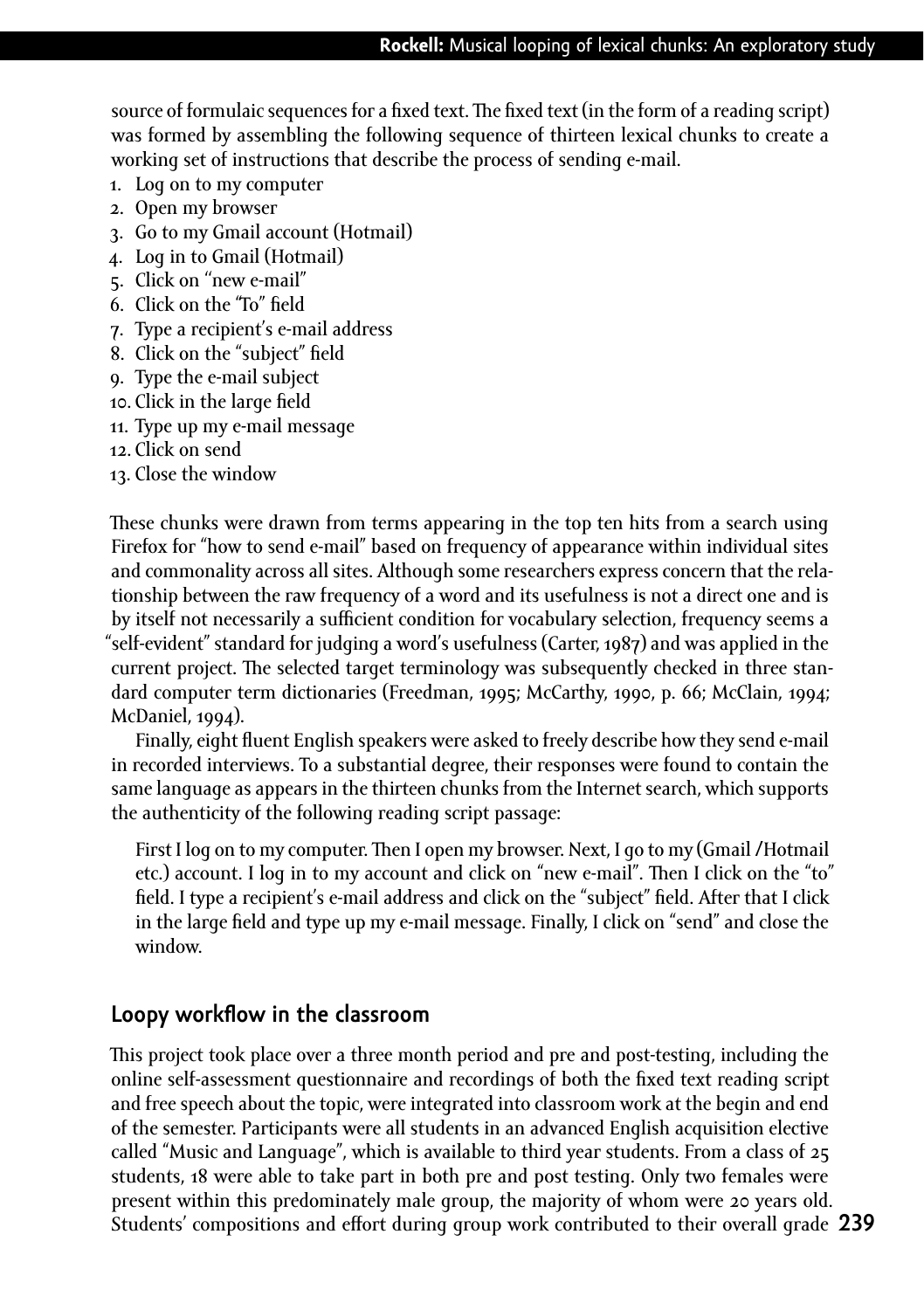and this provided a degree of external motivation for their musical activity. While all students were interested in music, only half claimed to have undergone some kind of previous musical training. Activity followed the workflow set out below:



Figure 1. Loopy workflow in the classroom

#### **Awakening interest**

Initially, an attempt was made to awaken students' interest in the app by passing a single iPad around for small groups of students to explore freely during class time. Later, Loopy HD was used on several iPad Air 2s. The development of the Loopy app began in 2008 by Michael Tyson, an Australian designer who documents his development process through video logs and interacts with users on product-related websites. The app follows on from programs such as Ableton's Live, Apple 's Soundtrack, Propellerhead's ReCycle and Sony's ACID, which since the turn of the century have provided musicians with useful and inspiring tools for working with looped material (Freedman, 1995; McClain, 1994; McDaniel, 1994). Usually reticent when speaking English, in contrast, students appeared confident at approaching a new activity that involved technology. They also seemed highly intuitive when manipulating the app, finding their way without deliberate reference to the textual cues and English help menu explanations. When there was recognition of a shared understanding of how the app functioned, participants used simultaneous *aizuchi* (Japanese vocalized interjections), in particular, back channel grunts (Ward, 1998). Introducing Loopy in this way and explaining that the app would be used for their next group project prompted an enthusiastic reaction from the class.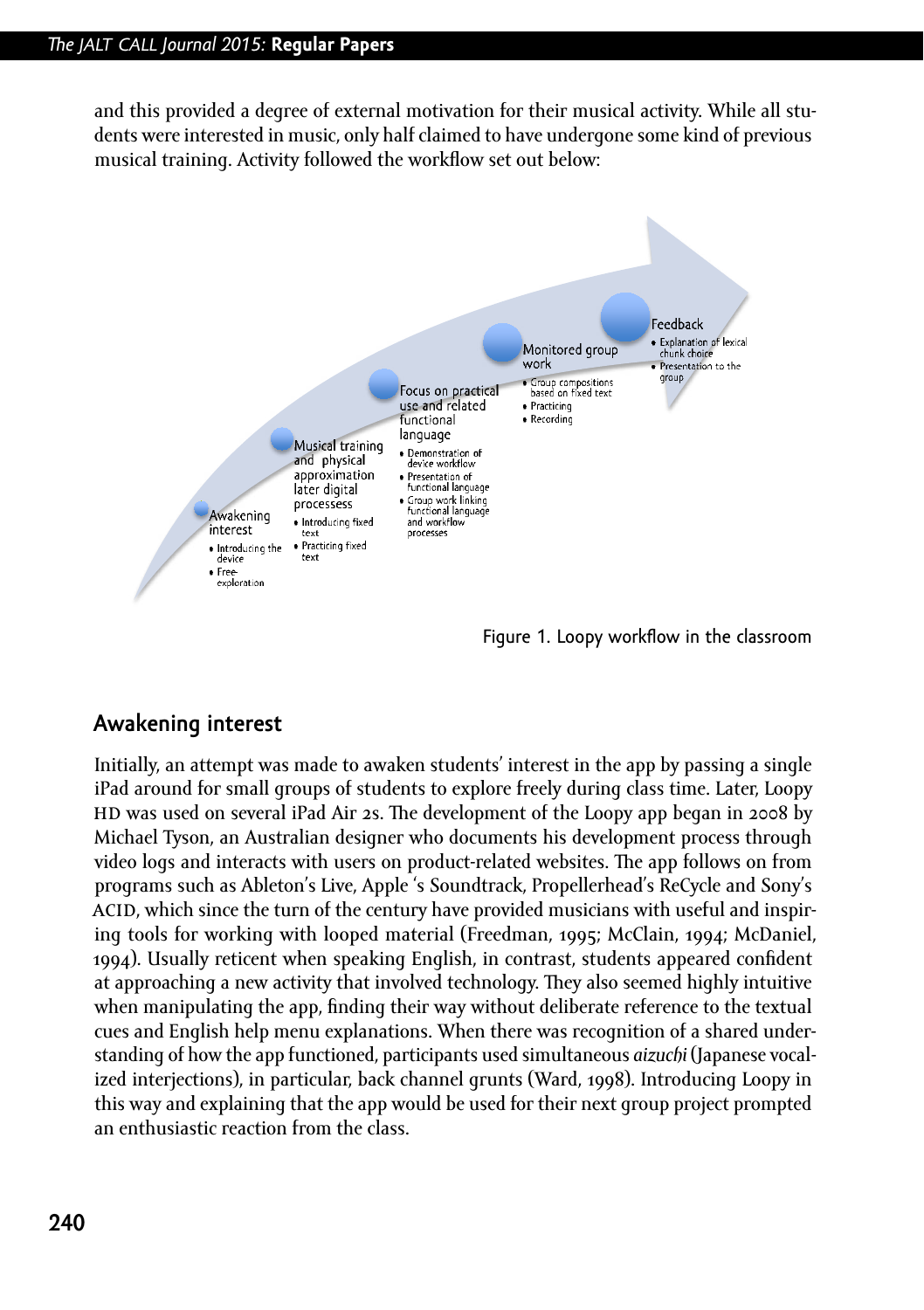#### **Musical training and physical approximation of later digital processes**

After initial exposure to Loopy as a teaser in order to awaken interest, students were introduced to the "sending an e-mail" text. Initial contact with the text occurred during individual pre-test recordings using a Zoom H2, in which students were asked to read aloud from the written text after being given three minutes to prepare. Prior to this, during the same session, students were also recorded describing how they send an e-mail freely using their own words. They also completed the online questionnaire. During the subsequent four sessions, the fixed text was practised as a class and the role of the instructor, who is musically trained, in leading musical language activities was important.

From the "sending an e-mail" text, the chunks "log on to the" and "click on the" were sung as loops as seen in the examples below:



Click on the click on the

Usually, during class time, students are seated at their individual computer workstations, partially obscured from the instructor's line of sight behind large computer monitors. During this phase, however, students were asked to move towards the front of the classroom, facing the instructor, and stand in a choral formation. Once looping was in process and students appeared confident in producing the chunks, the class was divided into two groups, which harmonized the passage in thirds as, shown below:



When the same melodic material is looped in this way, it resembles the form in western music that is most intimately associated with the circular; canon, a musical device began in the thirteenth century and has engaged composers and performers up to the present time (Starr & Starr, p. 7). The best known type of canon is the "round", in which the same melody is sung repeatedly by several voices that enter and exit "in succession at regularly-spaced intervals" (Reich & Hillier, 2002, p. 139). From the standpoint of the participants, rounds can be sung in many difference performance situations and are often "one of the most fun and satisfying experiences" for singers of all ages (Lavender, 2012, p. 5). Students participated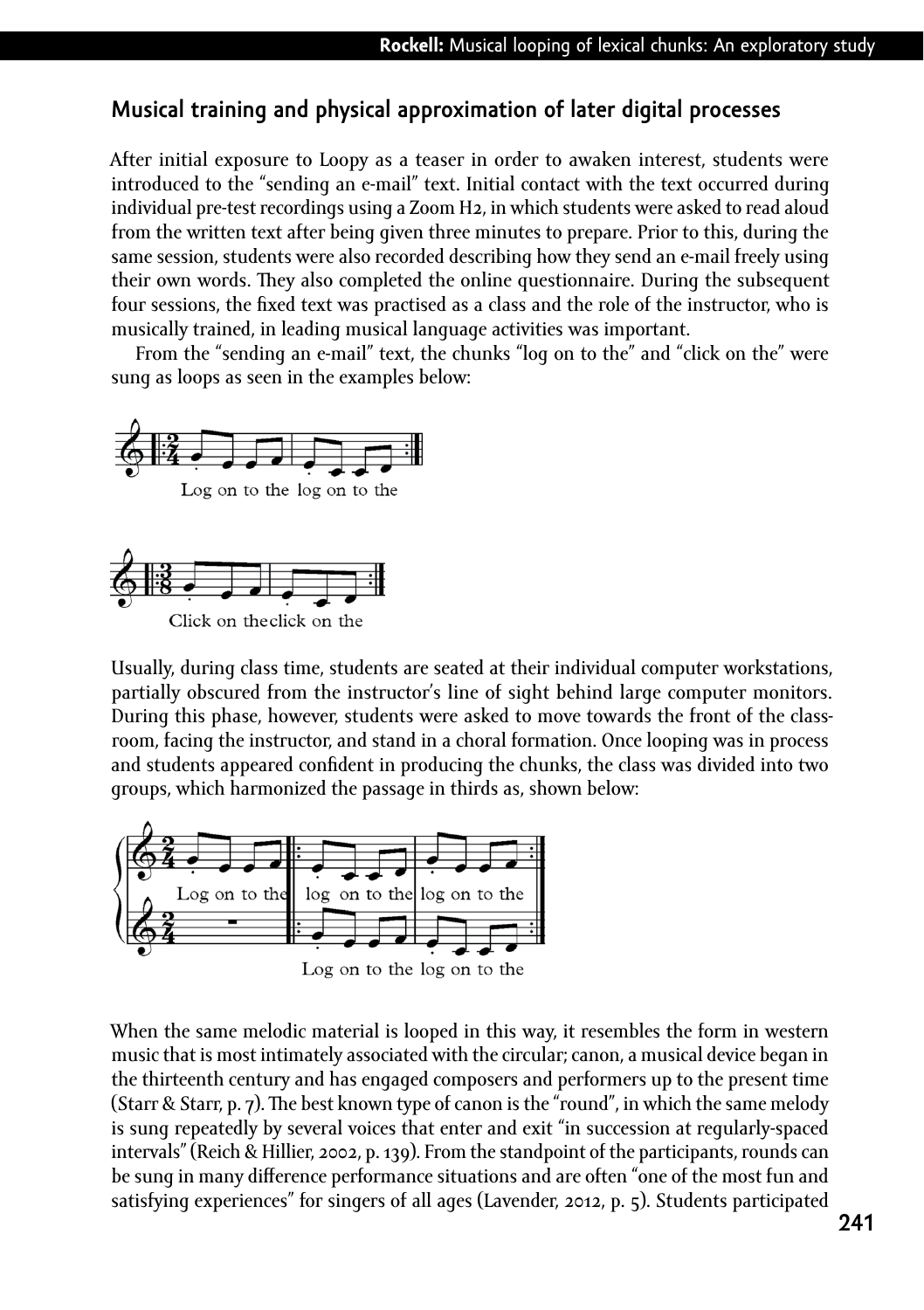without hesitation during this phase of activity, marching on the spot and swinging their arms while they sang when encouraged to do so by the instructor.

Following this, students were asked to form a large circle, within which there were several loose sub-groups of around 3–6 students. Positioned in the centre, the instructor slowly and continuously rotated, addressing each sub-group in turn. The aim was to form a "realhuman" loop and help students experience bodily and internalize what they would be doing with the Loopy on the device later on. Working through the list of thirteen lexical chunks one at a time, students were taught how to work with the text musically. Stages involved:

- $\lambda$  Reading sections of the text and creating/clapping rhythms
- Ȼ Speaking the above text aloud while simultaneously clapping the rhythm
- Ȼ Singing these text rhythms at various fixed monotone pitches and building up a variety of 7th chords
- Ȼ Expanding these fixed monotone pitches into simple melodies with several separate pitches

Although this activity was highly dependent on the instructor's guidance, individual students were also asked to stand in for the instructor and take over the role of central, rotating conductor. This was in order to prepare them for proactive roles later within their own groups. It was also made clear to students that they would be using these same lexical chunks when it came time for them to create their interactive group compositions.

#### **Focus on practical use and related functional language**

In the fifth session, a demonstration of device workflow was given and the functional language relating to each stage or recording with Loopy was presented. The link between functional language and related workflow processes was clearly demonstrated and the language practiced in pairs or small groups. To achieve this, Loopy tutorial material/instructions were collated in one file and projected to students via an overhead projector. The material was explained, and an actual device was displayed via the overhead projector to emphasise each stage.

Students were shown that when using Loopy, it possible to record up to six separate basic tracks and then play them pack simultaneously. They were introduced to Loopy panel's main controls, which include metronome (tempo click track), loop length control, transport and tempo or meter control. It was emphasized that the metronome function is particularly helpful in assisting students to produce stressed-timed accents in spoken English. The functional language was then chanted and sung as a class in a similar manner to the "sending an e-mail" text described in the preceding section. Finally, students in groups practiced operating Loopy in response to sequential instructions given in English by group members. It was intended that providing the specific language tools for frequently repeated stages in the Loopy recording process might lessen the prevalence of L<sub>1</sub> use or reliance on *aizuchi* and back channel grunts as a main verbal mode during group work.

#### **Monitored group work and feedback phase**

**242** weeks to work on their group projects. Due to budgetary constraints, only three devices In the next phase, students were set the task of creating a looped composition using language from the "sending an e-mail" text and they met weekly over the remaining seven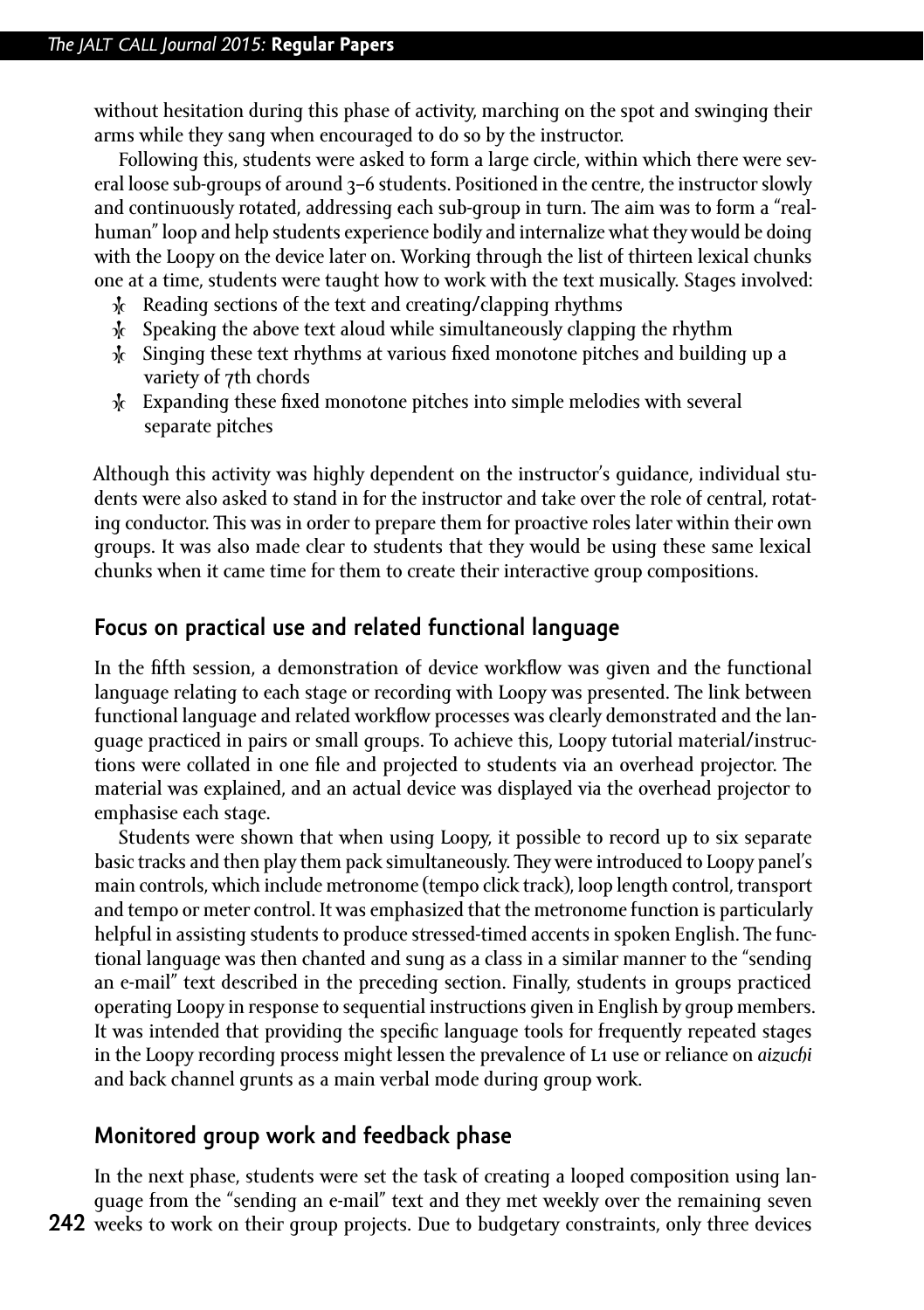were available for use during class. These were identified by the color of their cases along with either the number 1 or 2 (Blue 1, Blue 2 etc.), which made it possible for six small groups to share the devices during class time. Students were free to form their groups on any basis but proximity to one's habitual class time seating position tended to guide member selection. The student comment: "With Loopy you can take part in chorus and ensemble with friends and classmates" draws attention to the link between frequent physical proximity and relationship formation, something fostered by musical ensemble participation (Blandford & Duarte, 2004; Parker, 2010; Turino, 2008).

In terms of compositional structure, the only restriction in place was that students were required to work with chunks from the "sending an e-mail" text. The anonymous round "O How Sweet is Our Singing" (Preve, 2004, pp. viii, ix) was also provided as a basic melodic model or point of departure for those students wishing for more prescriptive melodic model and musical instructions.



When choosing chunks from the text for their compositions, students avoided multisyllabic words, such as "recipients" and appeared to favour short segments or text and even single words. Throughout this group composition period, the instructor monitored activity, provided musical guidance, and encouraged the use of functional language in place of L1 when students spoke about processes related to the device and app, either amongst themselves or in dialog with the instructor.

One difficulty that arose was that of having to deal with extraneous noise when working with sonic material in a shared space in close proximity to other groups. Working with headphones helped somewhat, but this meant that not all members of a group could listen to their combined musical texture during the recording process.

An example of a student composition project by the group named "Red Two Team" scored in standard western notation appears overleaf, with students' lexical chunk choices appearing as lyrics below each musical line. The following provides a brief musical analysis, which may be of less interest to readers without specific musical knowledge.

**243** part appears nowhere in the original "sending an e-mail" text. Tenor one's "I close on the Red Two Team's project is more like a canon than a round. Students applied melodic contours drawn from the sample round "O How Sweet is Our Singing". For example, tenor two's melody is drawn from bars three and four and bass one's rising melody is drawn from the first three notes of the round. Although the tenor one melody could be viewed as a retrograde of bar one, it, and the bass two parts are original student contributions. Bar one also shows effective balance and division of sub-units of rhythm between the parts. An interesting harmonic coloration is provided by the D flat in the bass two part, which forms an augmented fourth or tri-tone with the G in the tenor one part. It should be noted that this texture was created aurally/orally and the notation is a retrospective model of the students' work. From the set text, the chunks "then I open my " and "I click on \_\_\_\_\_\_\_\_" were used. It is interesting that, although students were working from a written text, which was practised repeatedly as a group, a folk process transformed some of the lyric content. For example, "check on", which may be a substitute for "click on" in the bass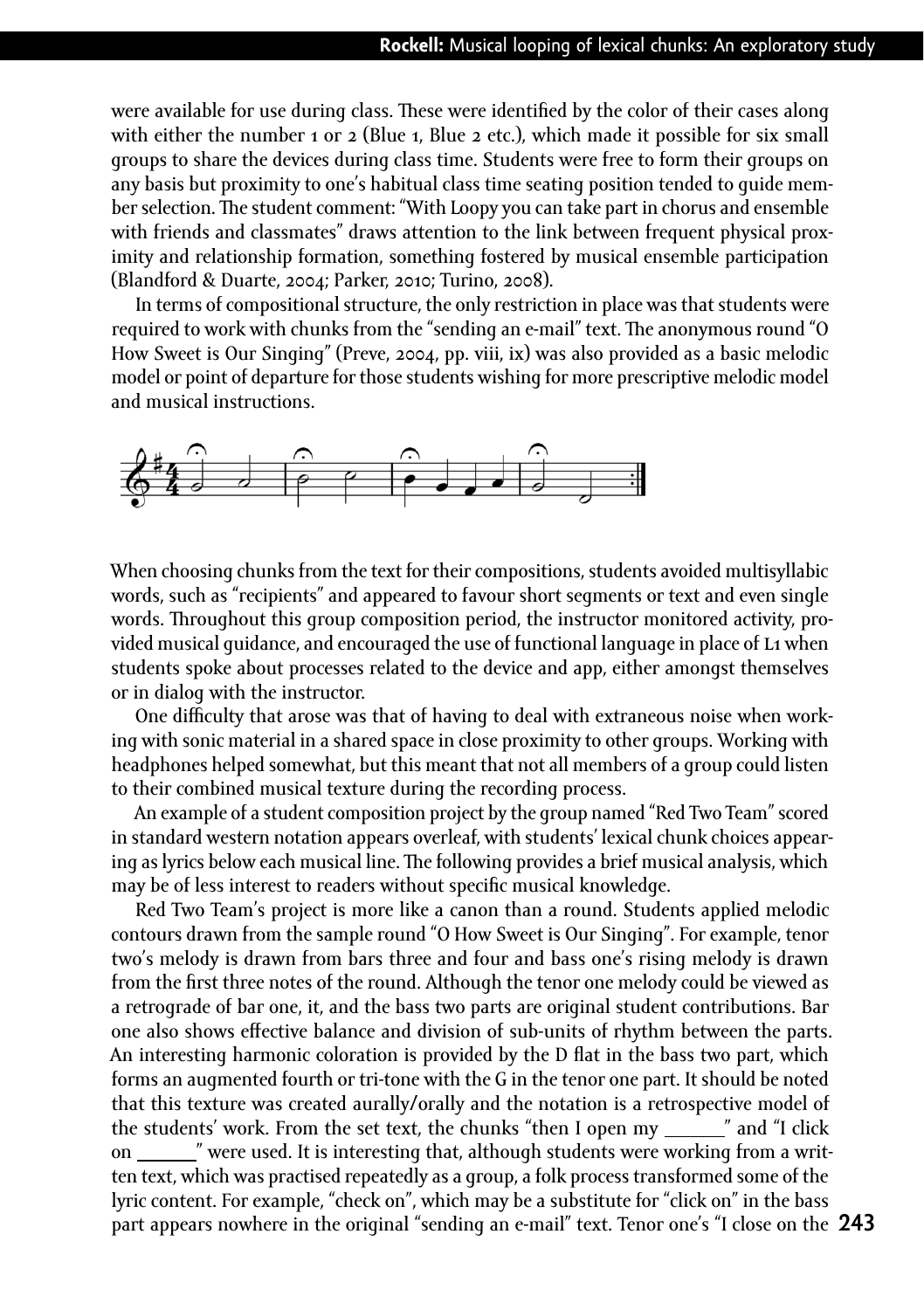

## How I Send E-mail

Check on check on check on





**244**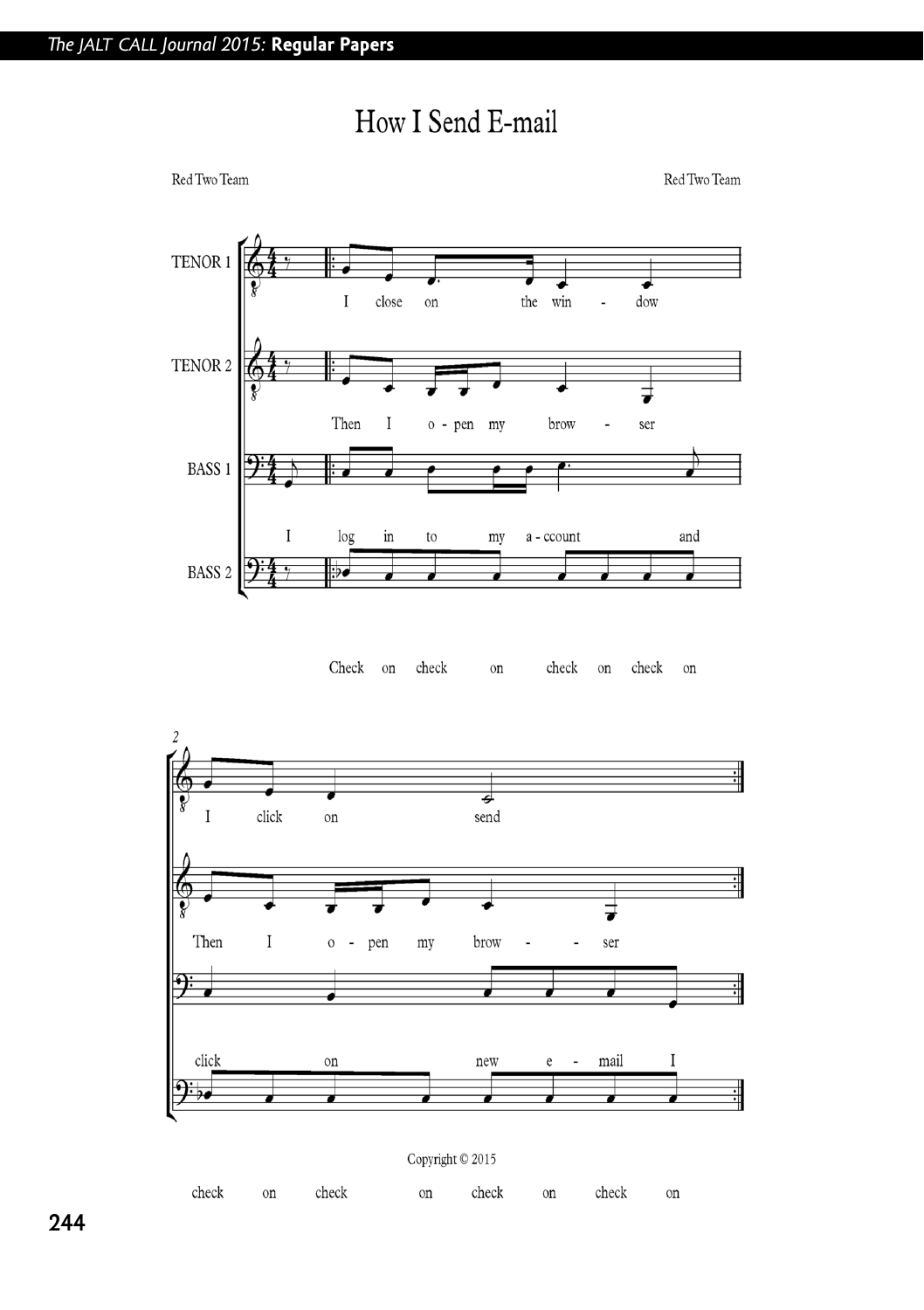window" is also an unusual deviation. Since students were regularly monitored while they worked on their projects it was surprising that these textural changes were able to occur.

In the final session students were asked to introduce their group compositions to the class and explain which lexical chunks from the original text were used. They also completed post-test questionnaires and post-test recordings of the "sending an e-mail" text and free description, the results of which are presented in the following section.

#### **Results**

Post-test questionnaire responses by students showed them to be unanimous in claiming that their English had improved over the course of the project, and the majority believed that working with Loopy was responsible for helping them make this change. This written feedback also found Loopy practice characterized as "fun" and "interesting". In particular, however, students recognized that Loopy encouraged them to "consider the feeling of rhythms in English sentences" and helped them to improve aspects of pronunciation that are challenging for Japanese students of English, such as producing /r/ and /l/ sounds distinctly (Bradlow, Pisoni, Akahane-Yamada, & Tohkura, 1997; Goto, 1971; Sheldon & Strange, 1982). One student believed that Loopy could help to counteract aspects of Japanese social dynamics that are not totally conducive to spoken language practice, commenting:

Learning English with Loopy is a good method. Because Japanese people don't tend to speak up when in large groups, it is easy to imagine a "silent" classroom. To avoid this, it is better to allow several groups to use the Loopy app at the same time. Once one group starts speaking, the others will follow suit.

The results of pre and post-tests confirmed that changes in students' attitudes and stated sense of self-confidence had taken place during the project. These tests indicated that participants felt more confident about speaking English generally and considered that talking about sending e-mail was easier after working with Loopy. Enthusiasm for the topic remained almost the same, although one student claimed to have lost interest, perhaps as a result of over-exposure. One interesting change, highlighted by these tests was the increase in the number of students who reported feeling more confident speaking freely about the topic, as opposed to reading from a fixed text, after working with Loopy. When doing so, they drew upon the specific terminology and lexical chunks that they practiced during the course of the project.

Students also expressed a number of problems and dissatisfactions during this project. Despite having displayed an intuitive confidence when initially exploring the app, and being given opportunities to practice and role-play basic operating procedures in combination with functional language, a number of students felt that the app was too difficult to use and wanted more specific guidance on its use. Variations in musical ability between individual students also meant that while some students were not satisfied working with a fixed tonic and wanted challenges such as transposing or changing key, others wanted more melodic guidance and did not feel comfortable having to create their own melodies. In both cases the instructor's support was invaluable, which serves to emphasize the significance of musical ability on the part of an instructor when attempting to replicate this kind of project.

Others considered working with a single fixed text, such as "sending an e-mail" was limited 245 The desire of some groups for more time to work with the device outside of the constraints of fixed classroom hours was unavoidable and arose as a result of limited resources.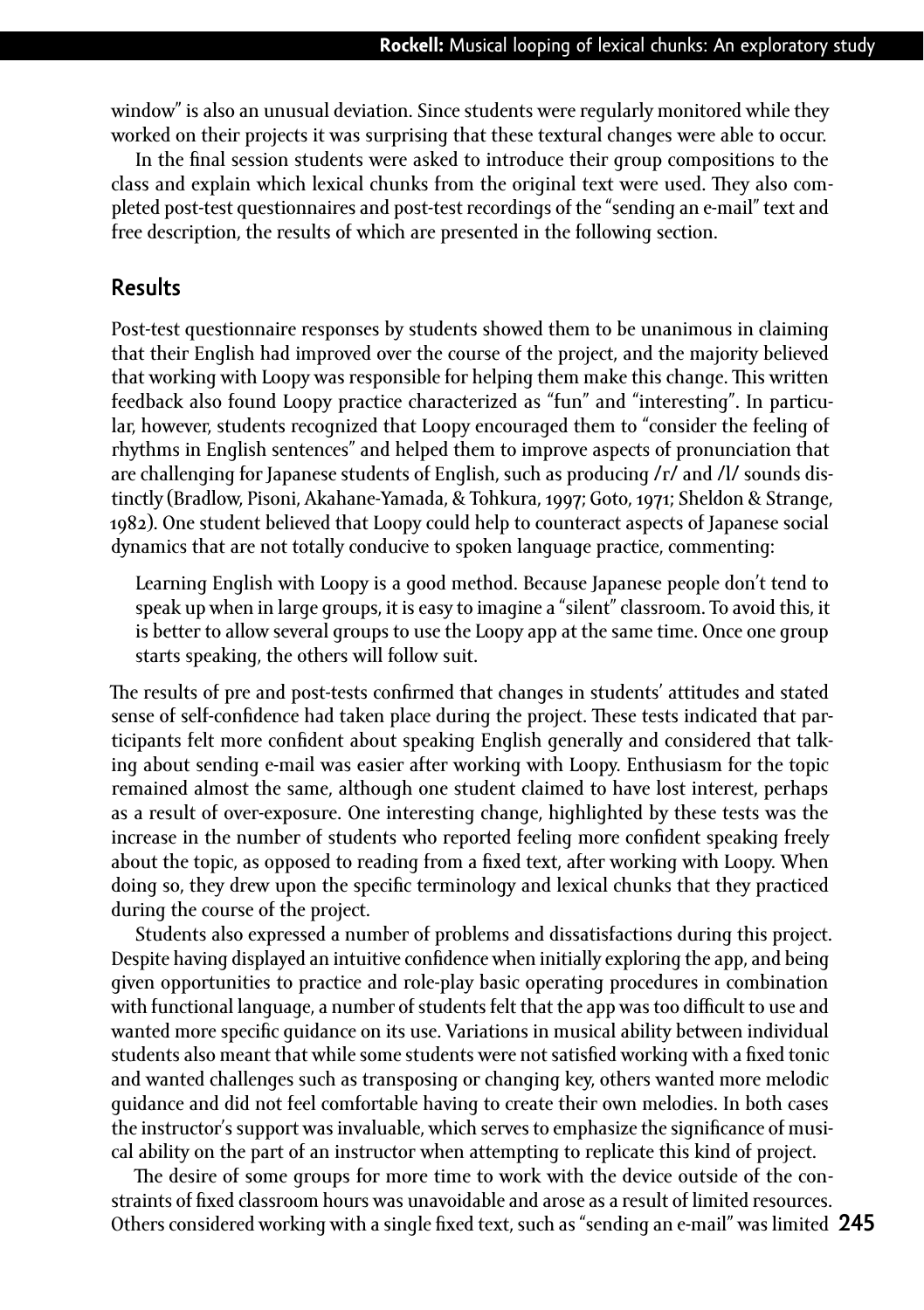

Figure 2. Feelings about the relative difficulty of reading from a text versus speaking freely

|                                            | Speech-rate Free speech                                                                                                      |        | Speech-rate Read speech                                                                               |         |  |
|--------------------------------------------|------------------------------------------------------------------------------------------------------------------------------|--------|-------------------------------------------------------------------------------------------------------|---------|--|
| P value and<br>statistical<br>significance | The two-tailed P value equals 0.0443<br>Considered statistically significant                                                 |        | The two-tailed P value is less than<br>0.0001 Considered to be extremely<br>statistically significant |         |  |
| Confidence interval                        | Mean of Group One minus Group Two<br>equals -10.506<br>95% confidence interval of this<br>difference: From -20.707 to -0.305 |        | The mean of Group One minus Group                                                                     |         |  |
|                                            |                                                                                                                              |        | Two equals -33.371                                                                                    |         |  |
|                                            |                                                                                                                              |        | 95% confidence interval of this                                                                       |         |  |
|                                            |                                                                                                                              |        | difference: From -42.557 to -24.185                                                                   |         |  |
| Intermediate                               | $t = 2.1833$                                                                                                                 |        | $t = 7.7011$                                                                                          |         |  |
| values used in                             | $df = 16$                                                                                                                    |        | $df = 16$                                                                                             |         |  |
| calculations                               | Standard error of difference = 4.812                                                                                         |        | Standard error of difference = $4.333$                                                                |         |  |
| Mean                                       | 33.682                                                                                                                       | 44.188 | 97.492                                                                                                | 130.800 |  |
| SD                                         | 19.147                                                                                                                       | 20.964 | 17.078                                                                                                | 27.058  |  |
| <b>SEM</b>                                 | 4.644                                                                                                                        | 5.084  | 4.142                                                                                                 | 6.563   |  |
| N                                          | 17                                                                                                                           | 17     | 17                                                                                                    | 17      |  |

|  |  |  |  | Table 1: Pre and Post speech-rate results |  |
|--|--|--|--|-------------------------------------------|--|
|--|--|--|--|-------------------------------------------|--|

and wanted to work with more and various kinds of texts. In some cases, dissatisfaction pointed to a wish to resist the kind of socialization that was being deliberately fostered by the project. Some students claimed that they would prefer to use app one their own rather than in a group, wishing for the isolation of an individual desktop workstation rather than the intimacy of a shared hand-held device.

**246** in speech rate in words per minute for both the Read (fixed text) and Free (describing the In addition to students' positive subjective experience of Loopy, a significant increase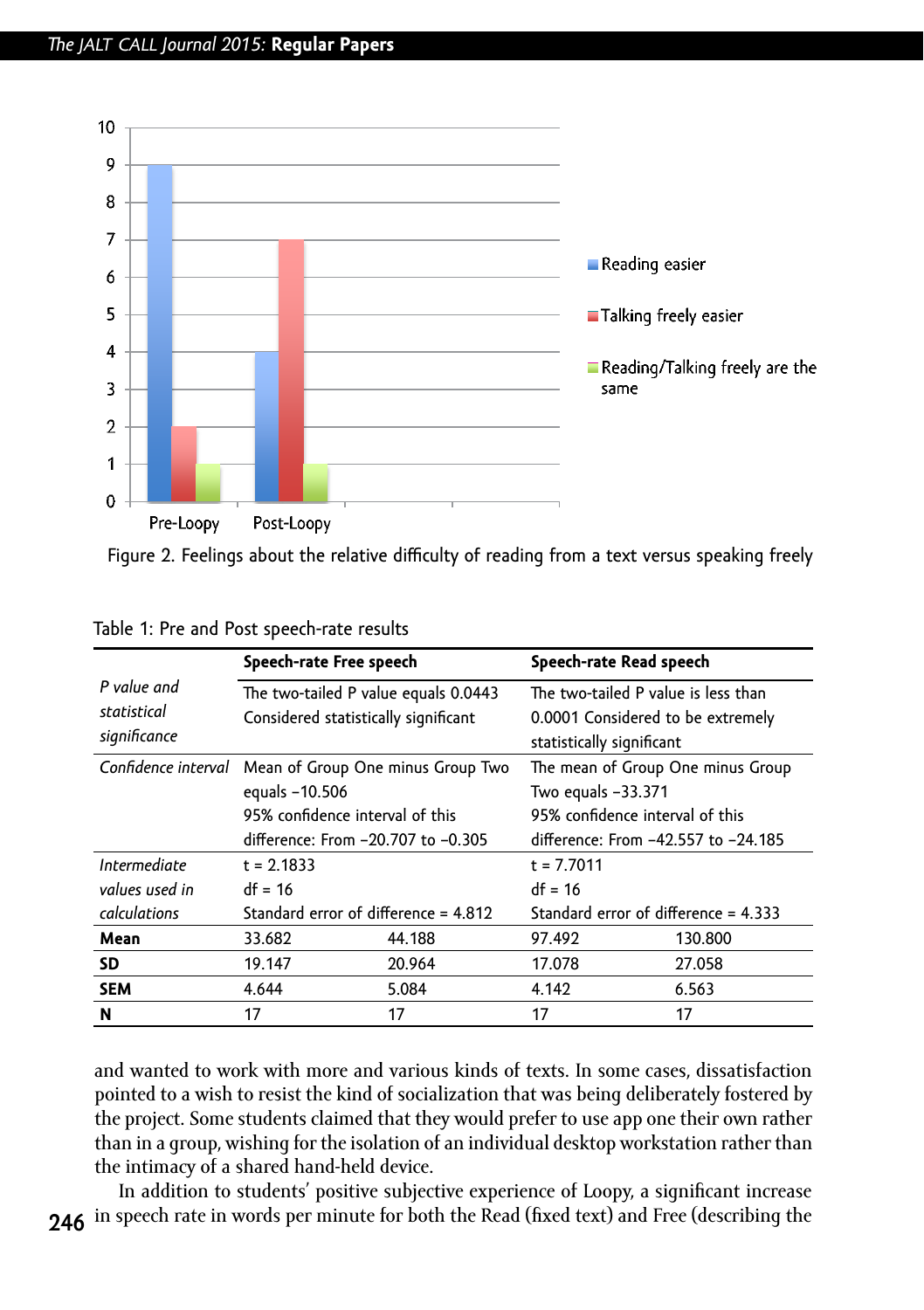topic freely) speech was observed on applying paired- t tests to data from Praat. The absence of a non-Loopy control group during this pilot study, however, reduce the immediate significance of this finding, a limitation of the study that will be addressed in future work. It is also possible that students' performance was positively affected by exposure to English external to working with Loopy. However, only speech related to the particular fixed-text "sending an e-mail", which was practiced continuously throughout the Loopy project, is being considered, so it is highly possible that Loopy practice helped to increase speech rate of spoken production of this specific sample of fixed text.

Listening to an arbitrary selection of samples gave the sense that more defined intonation curvatures were being applied to certain discrete segments of speech post-Loopy, but these where not analysed with a script during the current study. More interesting, however, was the finding that in addition to increased speech rate, pitch range was actually found to be smaller in the post-Loopy data, with a significant difference for Read-speech and Free speech not quite reaching significance. This suggests that an "improvement in speed can also have a detrimental effect on one's expressiveness in a second language."<sup>2</sup> Certainly, more extensive testing of a more extensive range of speech samples within a carefully crafted research design will be necessary to back up claims regarding the efficacy of Loopy.

|                             |                  | Pitch-range Free speech               | Pitch-range Read speech              |                                       |  |  |
|-----------------------------|------------------|---------------------------------------|--------------------------------------|---------------------------------------|--|--|
| P value and                 |                  | The two-tailed P value equals 0.0649  | The two-tailed P value equals 0.0405 |                                       |  |  |
| statistical<br>significance |                  | Difference is considered not-quite    | This difference is considered to be  |                                       |  |  |
|                             |                  | statistically significant             |                                      | statistically significant             |  |  |
| Confidence                  |                  | The mean of Group One minus Group     | The mean of Group One minus Group    |                                       |  |  |
| interval                    | Two equals 26.40 |                                       | Two equals 20.76                     |                                       |  |  |
|                             |                  | 95% confidence interval of this       | 95% confidence interval of this      |                                       |  |  |
|                             |                  | difference: From -1.87 to 54.67       |                                      | difference: From 1.02 to 40.51        |  |  |
| Intermediate                | $t = 2.0031$     |                                       | $t = 2.2294$                         |                                       |  |  |
| values used in              | $df = 14$        |                                       | $df = 16$                            |                                       |  |  |
| calculations                |                  | Standard error of difference = 13.179 |                                      | Standard effort of difference = 9.314 |  |  |
| Mean                        | 74.40            | 48.00                                 | 71.24                                | 50.47                                 |  |  |
| SD                          | 45.36            | 39.79                                 | 23.25                                | 33.11                                 |  |  |
| <b>SEM</b>                  | 11.71            | 10.27                                 | 5.64                                 | 8.03                                  |  |  |
| N                           | 15               | 15                                    | 17                                   | 17                                    |  |  |

| Table 2: Pre and Post pitch range results |  |  |  |  |  |  |
|-------------------------------------------|--|--|--|--|--|--|
|-------------------------------------------|--|--|--|--|--|--|

#### **Discussion**

**247** to avoid a "silent classroom", has also be reported by a number of authors as resulting In this study both the CALL component, and group creation of compositions based on lexical chunks were original features, distinguishing it from previous research. In general, however, the results tend to affirm what has been stated in the literature on music and language learning. For example, the positive impact on the affective dimension of classroom activity, as occurred with Loopy, including a sense of enjoyment and increased confidence has been a commonly reported finding (Butto et al., 2014, p. 52; Guglielmino, 1986, p. 1). A reduction of the tension that can inhibit communicative activity, which in this case helped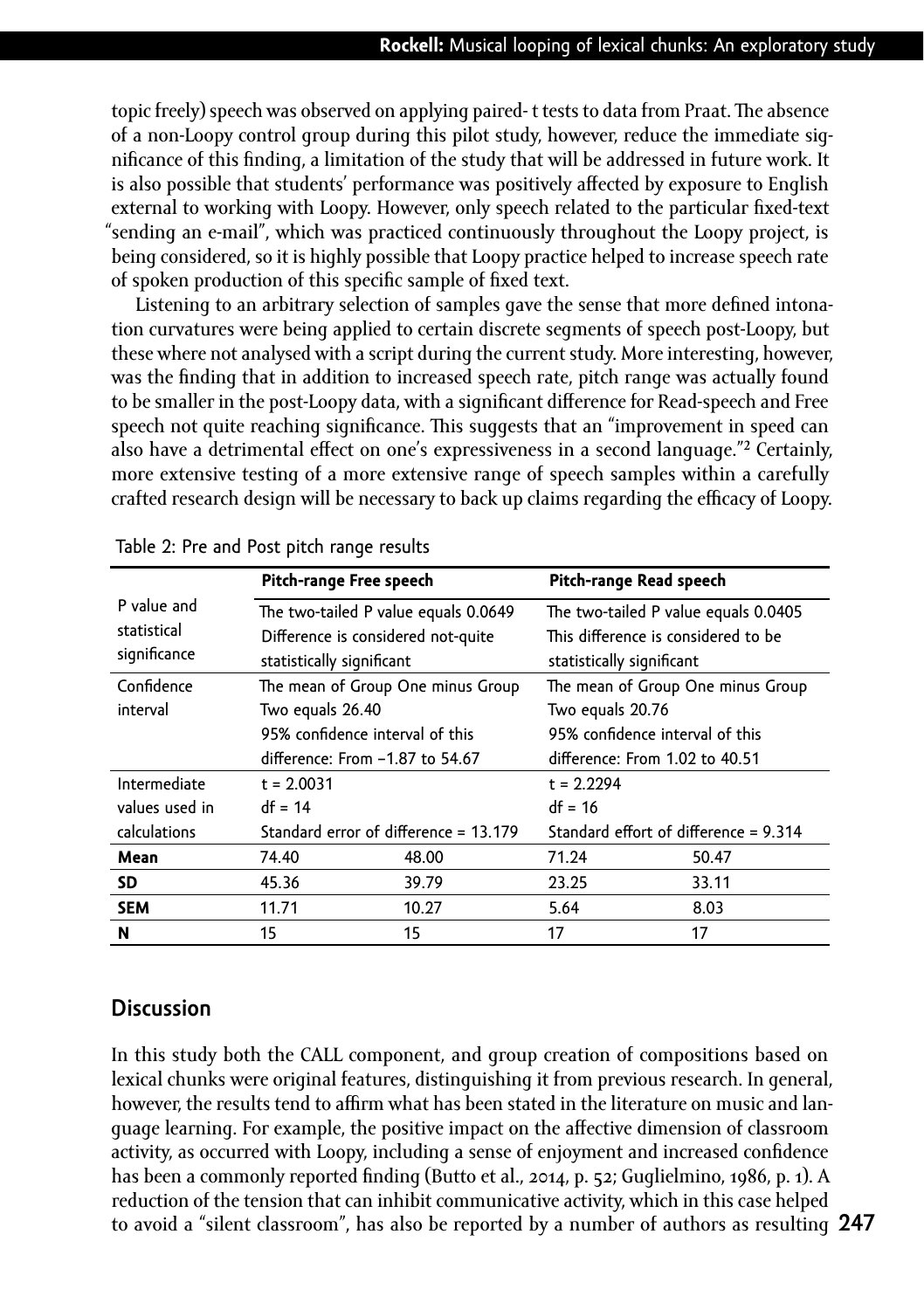from musical activity in the language classroom (Ajibade & Ndububa, 2008, p. 31; Hashim & Abd Rahman, 2010, p. 1; Mashayekh & Hashemi, 2011, pp. 2189–2190; Mora, 2000, p. 152).

Increased sociability, engagement and participation have also been claimed to result from learning language though music (Butto et al., 2014, p. 52; Engh, 2013, p. 21). In the current study, however, where participants' musical activity was deliberately mediated though a shared device, in an attempt to encourage communicative interaction, differences between personalities, and varying patterns of musical ability emerged as a challenge to some students and they negotiated the sharing of classroom resources. Issues, such as individual musicality on the part of either students or teachers, do not appear to have been emphasized in the literature, perhaps because, in general, authors themselves tend to be advocates for the use of music in the language classroom. That these concerns should arise within the current results, albeit to a small degree, suggests that they should be borne in mind, as was cautioned in another recent study on musicians in the language classroom (Rockell & Ocampo, 2014, p. 46).

Studies of music and language learning to date have also tended to emphasize the amelioration of pronunciation and enhance awareness of prosodic features of language such a rhythm, stress and intonation (Ajibade & Ndububa, 2008, p. 32; Butto et al., 2014, p. 50; Mora, 2000, p. 152). On this point, according to Lems, "Songs contextually introduce the features of supra-segmentals (how rhythm, stress and intonation affect the pronunciation of English in context" (Kristen Lems, 2001, p. 1). In general, the recognition of improvements in pronunciation as a result of group work with Loopy is in alignment with these claims. However, as indicated in the previous section, a much more sophisticated research instrument would be necessary in order to explore changes in pronunciation with more depth than that of this exploratory study.

Another theme in the literature, which is relevant to the current study, is the idea of music and enhanced vocabulary recall (Hashim & Abd Rahman, 2010, p. 4; Medina, 1990, p. 18; Mora, 2000, p. 152; Salcedo, 2010, p. 19). In the Loopy project, students succeeded in imbedding lexical chunks as a result of their looped singing and producing them with confidence in free speech at the end of the study, a positive result, which like the others mentioned above, is in keeping with research to date on music and language learning.

Unlike such studies, however, this project examines the incorporation of music in call specifically. Consequently, it is important to consider how the technological component, in this case a looping app on handheld devices, impacted on classroom activity and what affordances and constraints can be identified.

In traditional pedagogic settings involving music, the dynamic between teacher and students tends to be strongly focussed on the teacher, who embodies or presents musical material to the class. When an app like Loopy is used in groups, however, the locus of musical activity becomes centred on the group's device and app and the teacher adopts more of a support role, monitoring unobtrusively. On the one hand, this reduces the degree to which musical activity can be conducted or modelled. On the other hand, the device itself provides strong musical support in terms of pitch and rhythm. The built in metronome encourages a strong sense of metre and the looping of melodic material emphasizes pitch for students in a way not possible with a single instructor leading musical activity. Constructing musical textures step by step, asynchronously, an approach afforded by this app, is also less demanding musically than real time ensemble performance. In this sense the app makes language study through music more accessible to a wider range of students, and lessens the extent

**248** to which individual musicality impacts the pedagogic process. Difficulties that arose with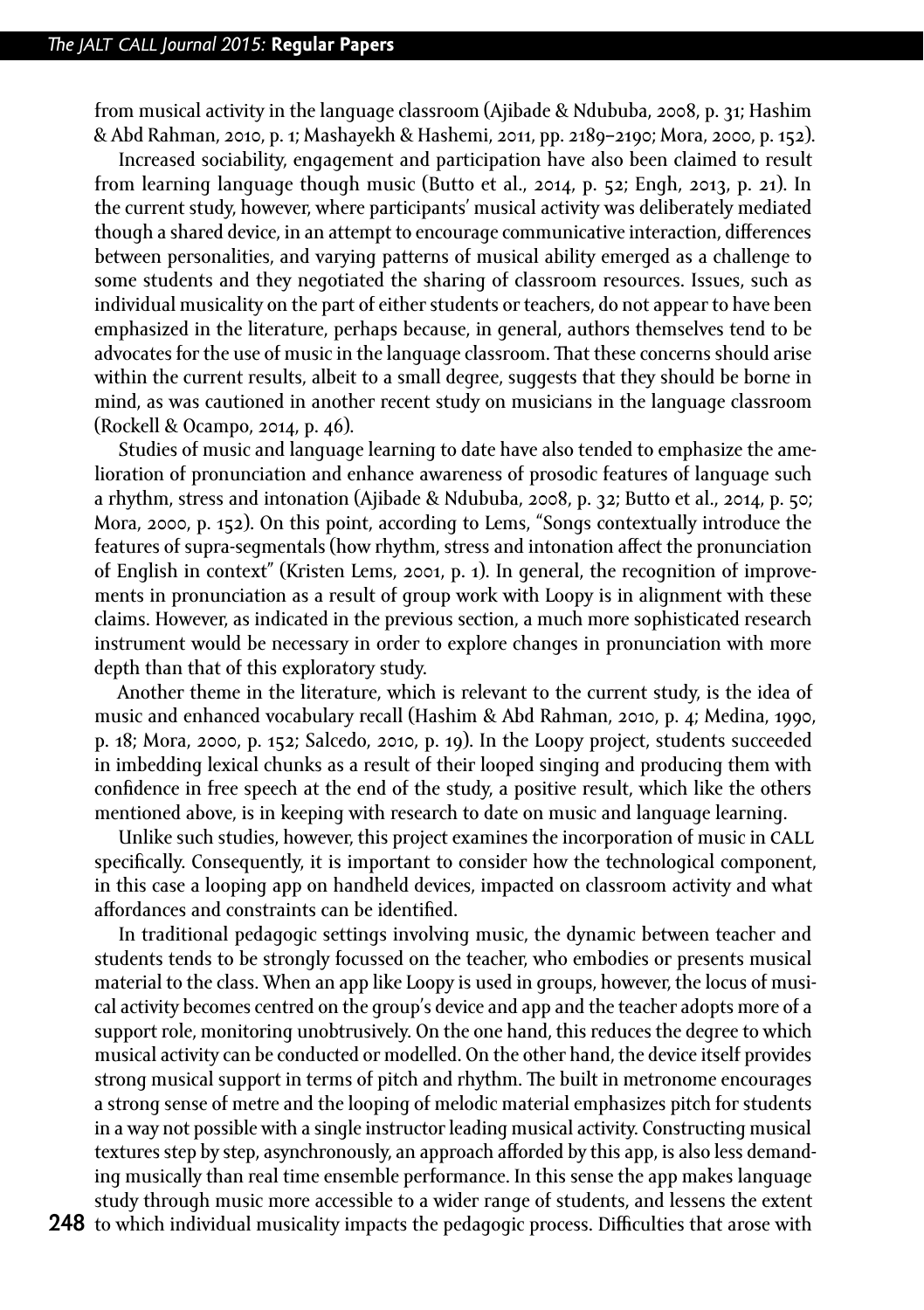regard to access to the devices outside class time were more a result of resource constraints rather than pedagogical process, but may have also influenced the result of this project.

Working with a shared device also introduced another level of language beyond the target lexical chunks, in this case functional language related to the use of the app. As pointed out, this language was taught, but its use resisted by some participants, who tended instead to use back channel grunts in combination with gestures to refer to the device and its use. Nevertheless, additional teaching of functional language emerged as a positive opportunity afforded by this and similar kinds of group work projects.

#### **Conclusion**

It is clear that the participants in this project considered learning English using the musical Looping app, Loopy, a highly engaging activity. From the students' subjective perspective, increased confidence was reported by a quarter of participants and students were almost unanimous in claiming that this method of study had helped to improve their ability to produce spoken English. The intrinsic appeal of language study incorporating music using this app affirm that in terms of engaging attention, the app has great potential.

The positive results from working with shared devices affirm the value that Osboe et al. place on group work. However, while shared hand-held devices promote an intensified locus of pre-existing proximity-based intimacy, resisted by some, they still do not ensure that English is spoken, beyond the specific lexical chunks chosen for singing or chanting. This was highlighted in the current project by the prevalence of back channel grunts and other *aizuchi*. However, that fact that students were able to call upon the chunks they had practiced and recombine them with greater fluency when freely describing the process of sending an e-mail during the post-tests was a positive result, pointing to the efficacy of looping as part of language learning practice.

In terms of student's creative choices, the study drew cautionary attention to the idea that when creative work is co-opted for education purposes, the balance between freedom and control must be carefully maintained. The ramifications of using a fixed text are a case in point. It was the observed tendency for students to avoid difficulty and choose lexical chunks that are less challenging to produce. When teaching with Loopy in the future, rather than allowing students to select freely from a fixed text, it may be more effective if the text itself is freely chosen, but for the instructor to be prescriptive about what elements of the text are practiced.

Adopting the role of instructor provided intimate access and provoked numerous insights, however, it became evident that the specifically musical demands of this role reduce the potential for reliability in similar projects, unless the researcher is similarly qualified. While it is not possible to claim university applicability, an improvement in productive ability when talking about sending an e-mail was demonstrated in the students who participated in this study. The main source of this improvement, however, was not clearly identified. It may have be due variously to musical activity, repetition, or affective drivers such as enthusiasm and "fun", or all of these factors in dynamic balance. In general, the introduction of a technological component to language learning through music made music-making more accessible to a wider range of students, created a more student-centred classroom dynamic and afforded more opportunities for incorporating a wider range of meaningful language into classroom activity.

Finally, the strongest conclusion that can be made about Loopy in the language 249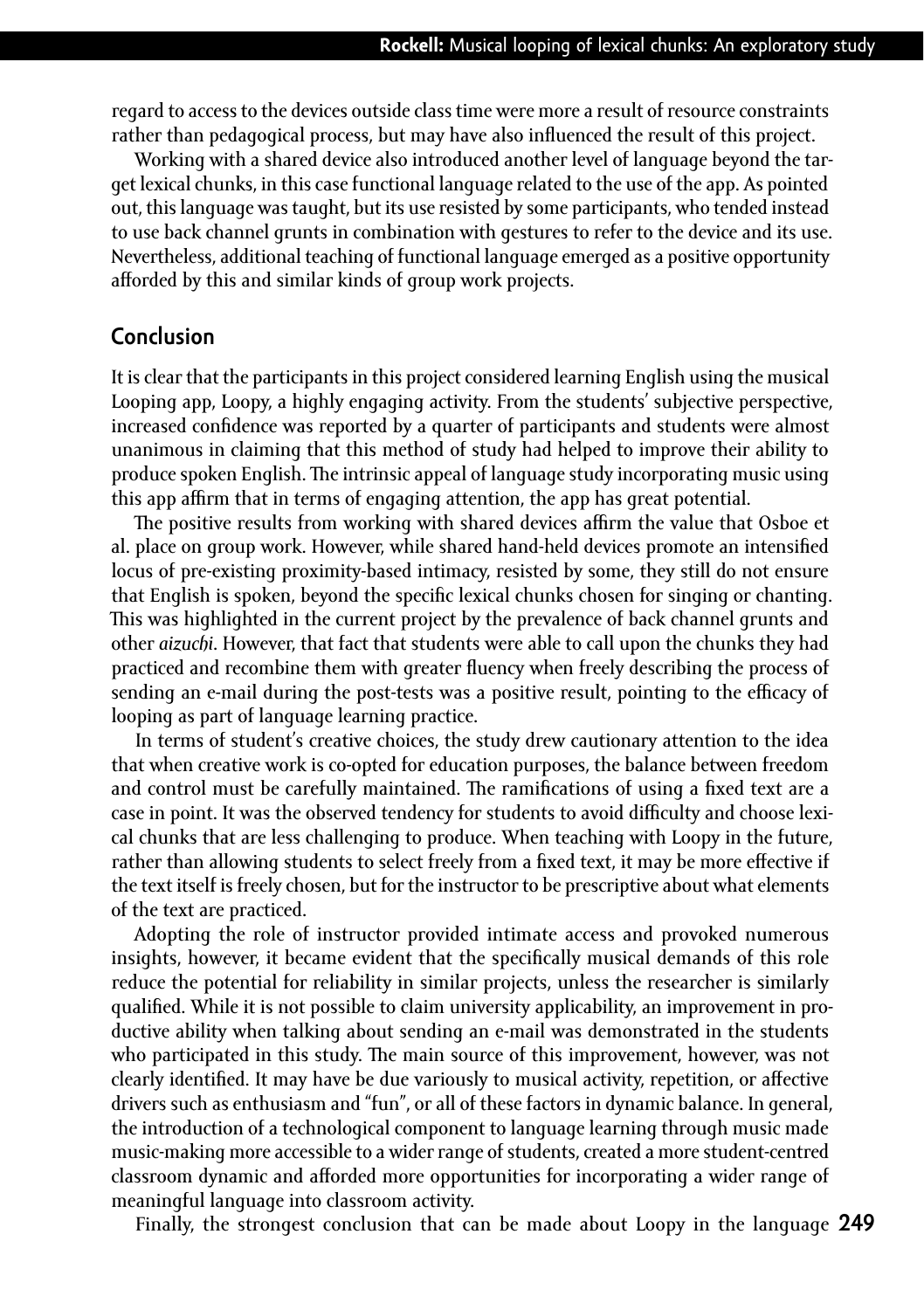classroom speaks in support of the power of the digital arts, in this case musical composition, to motivate and inspire students in educational endeavour, and support them in their linguistic development though call.

#### **Notes**

- 1. John Brine, conversation with the author. March 3rd, 2015.
- 2. Ian Wilson, personal correspondence. April 1st, 2015.

#### **References**

- Ajibade, Y., & Ndububa, K. (2008). Effects of word games, culturally relevant songs, and stories on students' motivation in a Nigerian English language class. *tesl Canada Journal, 26*(1), 27–48.
- Arbib, M.A. (Ed.) (2013). *Language, music, and the brain: A mysterious relationship*: mit Press.
- Beasley, R.E., & Chuang, Y. (2008). Web-Based music study: The effects of listening repetition, song likeability, and song understandability on EFL learning perceptions and outcomes. *tesl-*ej*, 12*(2), 2.
- Blandford, S., & Duarte, S. (2004). Inclusion in the community: a study of community music centres in England and Portugal, focusing on the development of musical and social skills within each centre. *Westminster Studies in Education, 27*(1), 7–25.
- Boers, F., Eyckmans, J., Kappel, J., Stengers, H., & Demecheleer, M. (2006). Formulaic sequences and perceived oral proficiency: Putting a lexical approach to the test. *Language Teaching Research, 10*(3), 245–261.
- Bradlow, A.R., Pisoni, D.B., Akahane-Yamada, R., & Tohkura, Y.I. (1997). Training Japanese listeners to identify English/r/and/l/: iv. Some effects of perceptual learning on speech production. *The Journal of the Acoustical Society of America, 101*(4), 2299–2310.
- Butto, L.I., Holsworth, M., Morikawa, F., Wakabayashi, S., & Edelmen, C. (2014). Music: A motivator for underachieving efl students? A preliminary study using karaoke. *The Journal of the College of Foreign Languages Himeji Dokkyo University, 27*, 49–54.
- Carter, R. (1987). *Vocabulary: Applied linguistic perspectives*. London and New York: Routledge.
- De Jong, N.H., & Wempe, T. (2009). Praat script to detect syllable nuclei and measure speech rate automatically. *Behavior Research Methods, 41*(2), 385–390.
- Engh, D. (2013). Why use music in English language learning? A survey of the literature. *English Language Teaching, 6*(2).
- Freedman, A. (Ed.) (1995) *The computer glossary* (7th ed.). The Computer Language Company.
- Fushino, K. (2010). Causal relationships between communication confidence, beliefs about group work, and willingness to communicate in foreign language group work. *Tesol Quarterly, 44*(4), 700–724.
- Goto, H. (1971). Auditory perception by normal Japanese adults of the sounds "L" and "R". *Neuropsychologia, 9*(3), 317–323.
- Guglielmino, L. M. (1986). The affective edge: Using songs and music in ESL instruction.
- **250** *Adult Literacy and Basic Education, 10*(1), 19–26.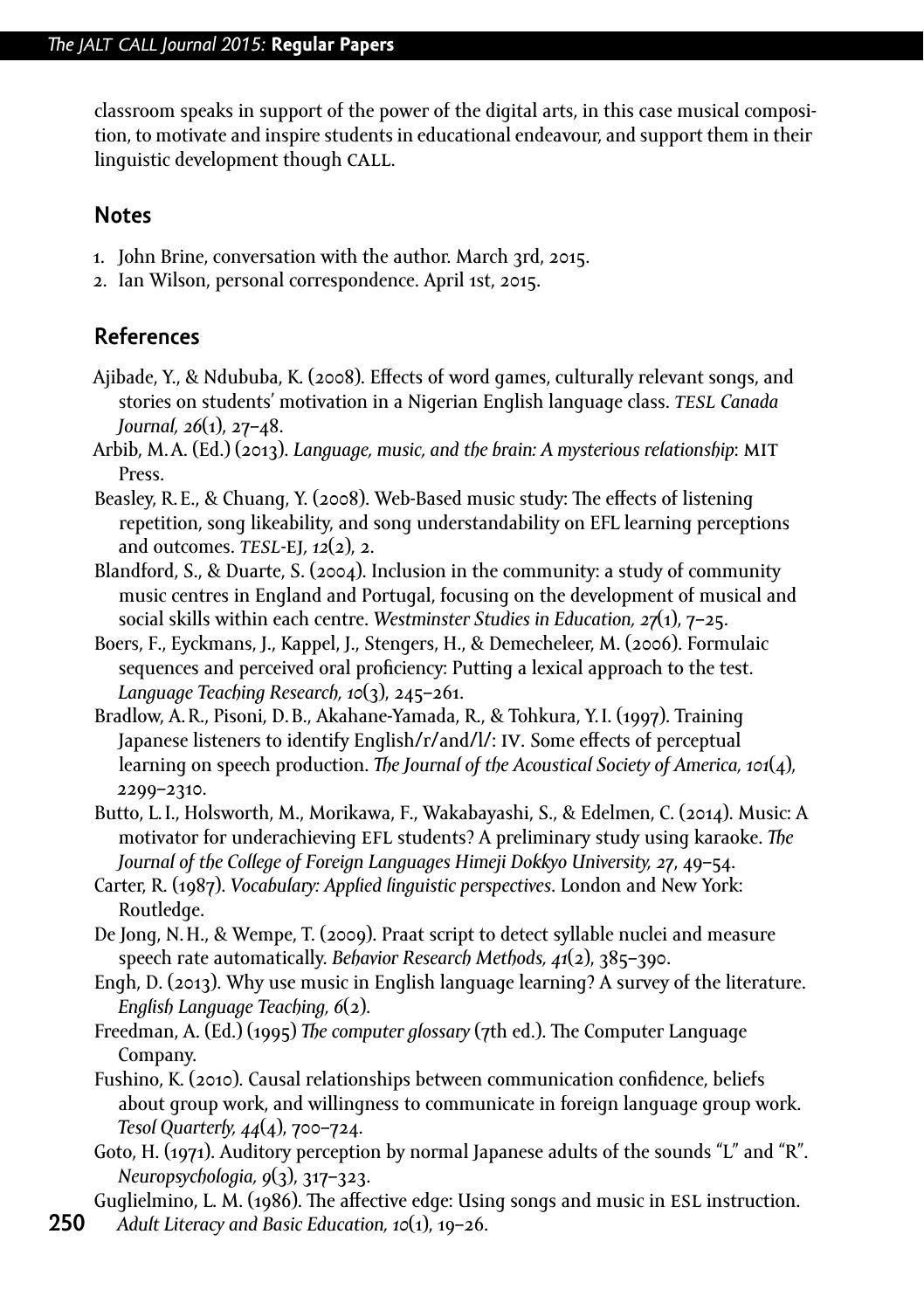- Hashim, A., & Abd Rahman, S. (2010). *Using Songs To Reinforce The Learning Of Subject-Verb Agreement*. University Teknologi Malaysia, Malaysia, 1–5.
- Hidayat, A. (2013). The use of songs in teaching students' listening ability. *Journal of English and Education, 1*(1), 21–29.
- Hong, M., Yun, C.Z., & Yuan, P.Z. (2013). A case study of collaborative action research: lexical chunk theory and its implication on reading performance. *International Conference on Applied Social Science Research*, 33–36.
- Jia-ying, L. (2006). Lexical chunks and college English teaching [J]. *Shandong Foreign Language Teaching Journal, 4*, 88–90.
- Jie, L. (2001). The role of lexical phrases in second language acquisition [J]. *Foreign Language World, 4*, 29–34.
- Karsenti, T. P. (1996). Bringing songs to the second-language classroom. *American Speech, 67*, 339–366.
- Kubo, M. (2009). Extensive pair taping for college students in Japan: Action research in confidence and fluency building. *Accents Asia, 3*(1), 36–68.
- Lavender, C. (2012). *Round the world teaching harmony with multicultural rounds and canons*. Milwaukee, wi: Hal Leonard.
- Lems, K. (1996). For a song: Music across the esl curriculum. In *Annual Meeting of tesol*, San Francisco, ca, 2–18.
- Lems, K. (2001). *Using music in the adult esl classroom*: National Clearinghouse for esl Literacy Education.
- Lems, K. (2005). Music works: Music for adult English language learners. *New Directions for Adult and Continuing Education, 2005*(107), 13–21.
- León-Carrión, J., Izzetoglu, M., Izzetoglu, K., Martín-Rodríguez, J. F., Damas-López, J., & Domínguez-Morales, M.R. (2010). Efficient learning produces spontaneous neural repetition suppression in prefrontal cortex. *Behavioural Brain Research, 208*(2), 502–508.
- Lindstromberg, S., & Boers, F. (2008). The mnemonic effect of noticing alliteration in lexical chunks. *Applied Linguistics, 29*(2), 200–222. Retrieved from http://applij. oxfordjournals.org/content/29/2/200.full
- Mashayekh, M., & Hashemi, M. (2011). The impact/s of music on language learners' performance. *Procedia-Social and Behavioral Sciences, 30*, 2186–2190.
- McCarthy, M. (1990). *Vocabulary*: Oxford University Press.
- McClain, G. (Ed.) (1994). *21*st *Century dictionary of computer terms*. New York: Dell.
- McDaniel, G. (Ed.) (1994). ibm *dictionary of computing*. New York: McGraw-Hill.
- Medina, S. L. (1990). *The effects of music upon second language vocabulary acquisition*. Paper presented at Annual Meeting of TESOL, San Francisco, CA, 1990.
- Mora, C. F. (2000). Foreign language acquisition and melody singing. *elt Journal, 54*(2), 146–152.
- Nettl, B. (1983). *The study of ethnomusicology: Thirty-one issues and concepts*. Urbana and Chigago: University of Illinois Press.
- O'Brien, I., Segalowitz, N., Freed, B., & Collentine, J. (2007). Phonological memory predicts second language oral fluency gains in adults. *Studies in Second Language Acquisition, 29*(04), 557–581.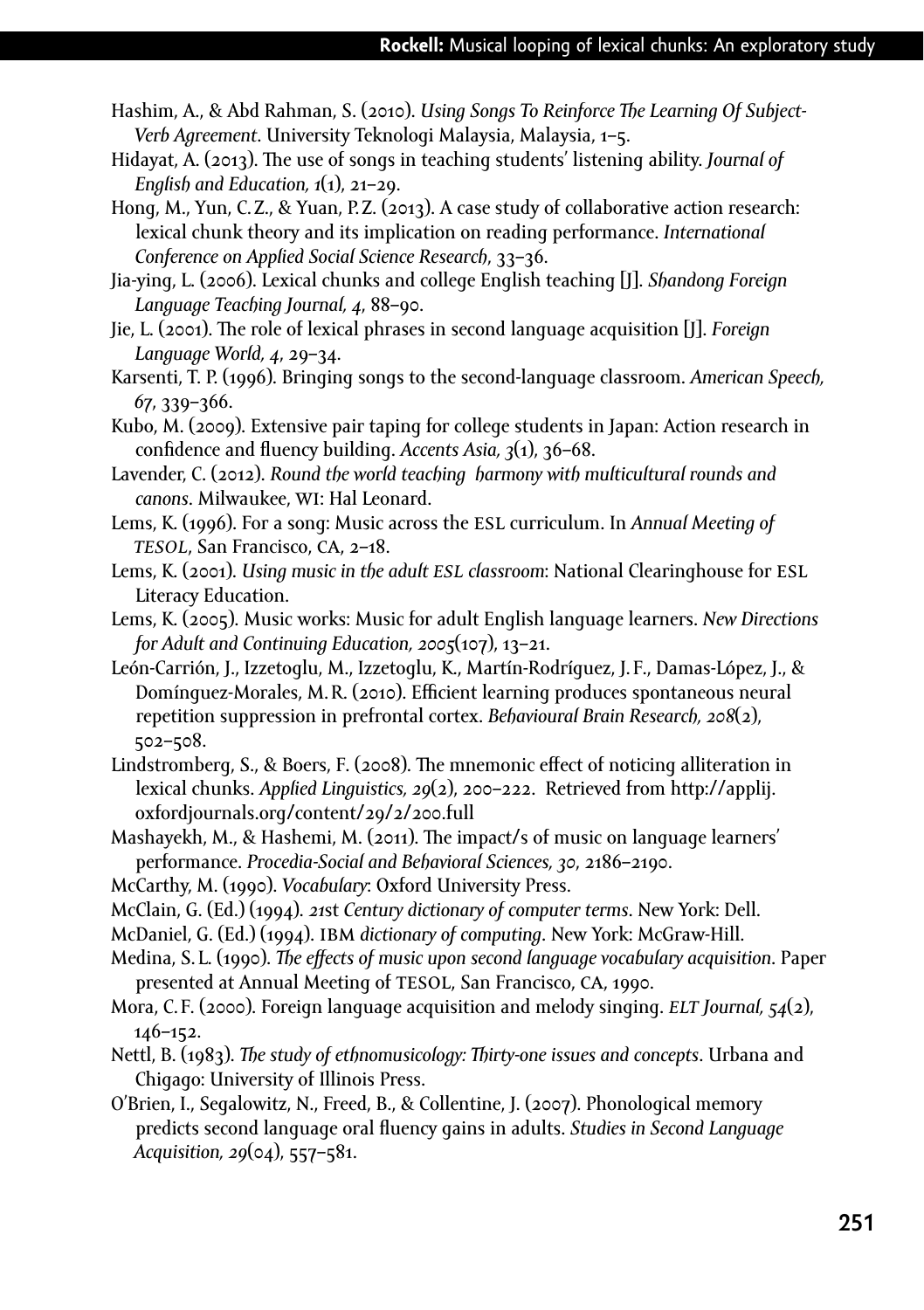- Osboe, S., Fujimura, T., & Hirschel, R. (2007). *Students confidence and anxiety in l2 speaking activities.* Paper presented at the Independent Learning Association 2007 Japan Conference: Exploring theory, enhancing practice: Autonomy across the disciplines, Kanda University of International Studies, Chiba, Japan.
- Parker, E.C. (2010). Exploring student experiences of belonging within an urban high school choral ensemble: an action research study. *Music Education Research, 12*(4), 339–352.
- Pawley, A., & Syder, F.H. (1983). Two puzzles for linguistic theory: Nativeline selection and nativelike fluency. In J.C. Richards & R.W. Schmidt (Eds.), *Language and communication* (pp. 191–226). New York: Longman.
- Pinkard, N. (2001). Rappin'reader and say say oh playmate: Using children's childhood songs as literacy scaffolds in computer-based learning environments. *Journal of Educational Computing Research, 25*(1), 17–34.
- Preve, F. (2004). *Power tools for garage band: Creating music with audio recording, midi sequencing, and loops*: Hal Leonard Corporation.
- Read, J., & Nation, P. (2004). Measurement of formulaic sequences. In N. Schmitt (Ed.), *Formulaic sequences: acquisition, processing, and use* (pp. 23–35). Amsterdam: John Benjamins.
- Reich, S., & Hillier, P. (2002). *Writings on music, 1965–2000*: Oxford University Press.
- Riggenbach, H. (1991). Toward an understanding of fluency: A microanalysis of nonnative speaker conversations. *Discourse Processes, 14*(4), 423–441.
- Rockell, K. (2013). The Philippine rondalla: A gift of musical heritage in a migrant context. *International Journal of Asia Pacific Studies, 9*(1), 97–120.
- Rockell, K., & Ocampo, M. (2014). Musicians in the language classroom: The transference of musical skills to teach "speech mode of communication". *elted, 16*(Spring), 34–37.
- Salcedo, C.S. (2010). The effects of songs in the foreign language classroom on text recall, delayed text recall and involuntary mental rehearsal. *Journal of College Teaching & Learning (tlc), 7*(6).
- Schmitt, N. (2000). Lexical chunks. *elt journal, 54*(4), 400–401.
- Setia, R., Rahim, R.A., Nair, G.K.S., Husin, N., Sabapathy, E., Mohamad, R., So'od, S.M.M.,Yusoff, N.I.M., Razlan, R.M., Jalil, N.A.A. (2012). English songs as means of aiding students' proficiency development. *Asian Social Science, 8*(7), p270.
- Sheldon, A., & Strange, W. (1982). The acquisition of /r/ and /l/ by Japanese learners of English: Evidence that speech production can precede speech perception. *Applied Psycholinguistics, 3*(03), 243–261.
- Stansell, J.W. (2005). The use of music for learning languages: A review of the literature. *University of Illinois at Urbana-Champaign, M.Ed.*
- Starr, C., & Starr, W. *Rounds and canons for reading, recreation and performance, piano ensemble, Vol 1: For piano ensemble, or with violin, viola and/or cello*: Alfred Music Publishing.
- Tanaka, K., & Ellis, R. (2003). Study abroad, language proficiency, and learner beliefs about language learning. *jalt Journal, 25*(1), 63–85.
- Turino, T. (2008). *Music as social life: The politics of participation*: University of Chicago Press.
- Wan-hui, C. (2008). On the psychological reality of lexical chunks and their characteristics [J]. *Foreign Language Research, 6*, 017.